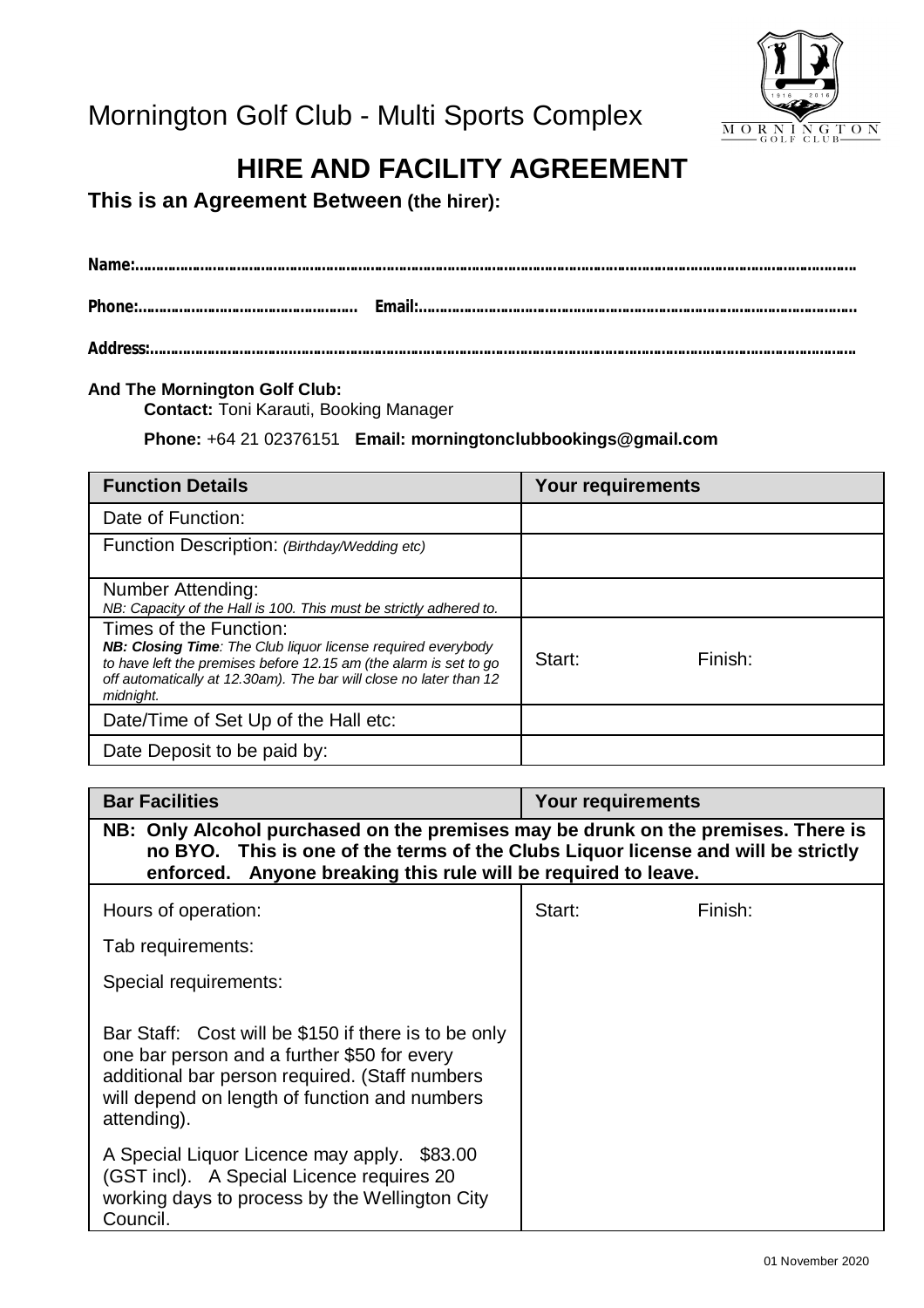| Catering                                                                                                                                                                    | <b>Your requirements</b> |
|-----------------------------------------------------------------------------------------------------------------------------------------------------------------------------|--------------------------|
| Catering is available. This is to be an<br>independent arrangement and is to be made<br>directly with Angie.                                                                |                          |
| <b>Contact Details:</b><br>Caterer: Angie Stainer<br>027 315 2416<br>Mobile:<br>Email:<br>chefgirlandbaoboy@gmail.com;                                                      |                          |
| <b>Self Catering:</b> Fee for use of Kitchen if bringing<br>in your own caterer or if is being used for self<br>catering (meaning food cooking and preparation)<br>is \$50. |                          |
| The club BBQ is available at a cost of \$25.00.                                                                                                                             |                          |

| <b>Sports</b>                                                                                                                                | Your requirements |
|----------------------------------------------------------------------------------------------------------------------------------------------|-------------------|
| The following sports/activities are available:<br>Chipping and Putting area which includes<br>1.<br>clubs, balls and a 9 hole set up.        |                   |
| Lawn Bowls.<br>2.                                                                                                                            |                   |
| <b>Indoor Bowls</b><br>3.                                                                                                                    |                   |
| A flat fee can be paid for any combination of<br>bowls and chipping and putting for all attending<br>the function. Please discuss with Toni. |                   |
| Flat sole shoes are required for all of the<br>above sports.                                                                                 |                   |

## **General Information and Conditions**

## **Special Liquor Licence**

A Special Liquor Licence may apply. A Special Licence requires 20 working days to process by the Wellington City Council. Accordingly the Application Fee of \$83.00 (GST incl) must be paid at the time of booking.

#### **Deposit/Hire of the Hall and facilities is \$200.**

A Deposit of \$200 is to be paid 2 weeks in advance of the booking (unless an agreement is made to the contrary). If a deposit is not made within 2 weeks the booking lapses. Bank: ANZ Bank Account: 06-0577-0004559-00